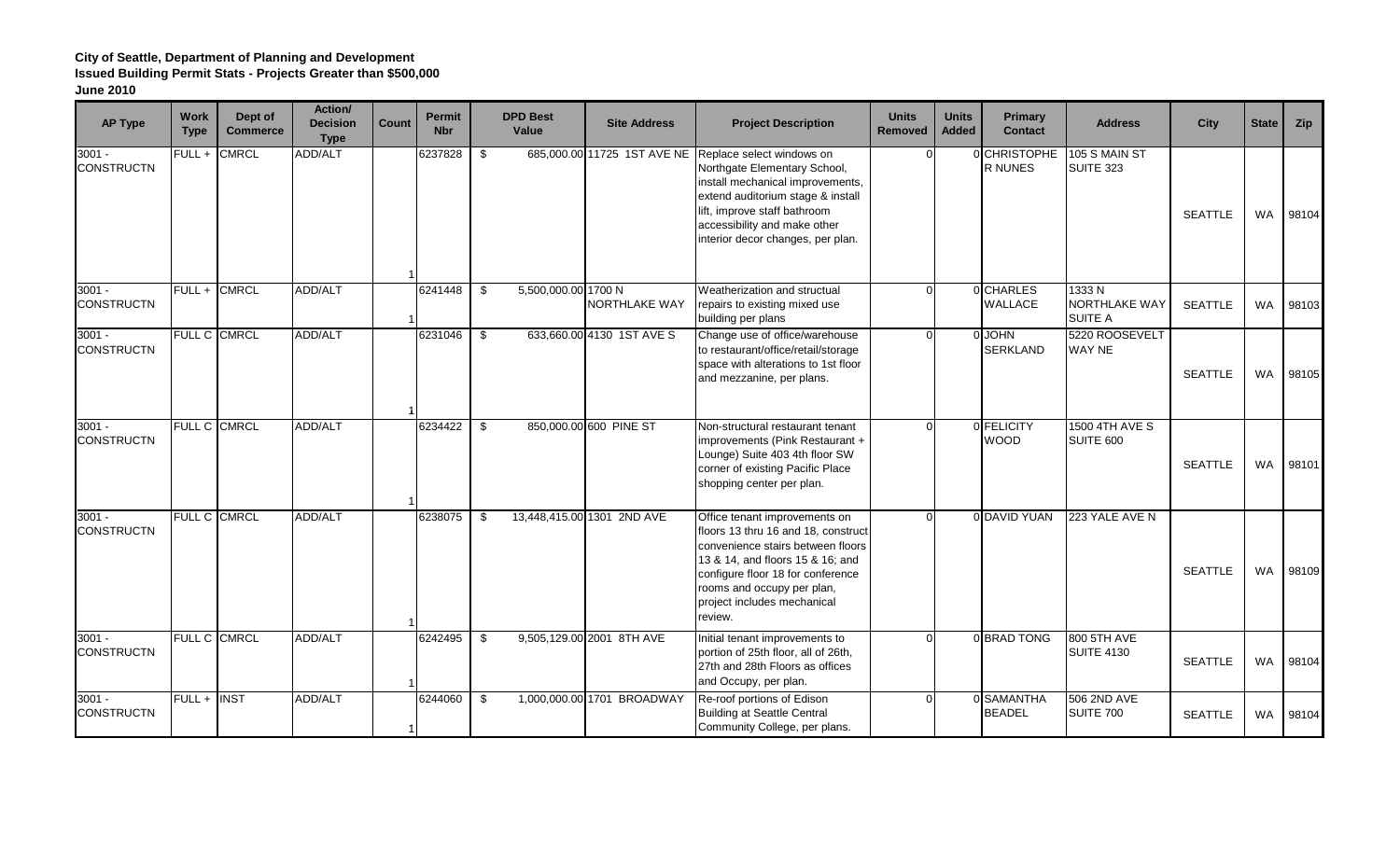# **City of Seattle, Department of Planning and Development Issued Building Permit Stats - Projects Greater than \$500,000**

| <b>AP Type</b>                | <b>Work</b><br><b>Type</b> | Dept of<br><b>Commerce</b> | Action/<br><b>Decision</b><br><b>Type</b> | <b>Count</b> | <b>Permit</b><br><b>Nbr</b> | <b>DPD Best</b><br>Value | <b>Site Address</b>                | <b>Project Description</b>                                                                                                                                                                                                                                                                                                                                          | <b>Units</b><br>Removed | <b>Units</b><br><b>Added</b> | Primary<br><b>Contact</b>  | <b>Address</b>                          | <b>City</b>       | <b>State</b> | Zip   |
|-------------------------------|----------------------------|----------------------------|-------------------------------------------|--------------|-----------------------------|--------------------------|------------------------------------|---------------------------------------------------------------------------------------------------------------------------------------------------------------------------------------------------------------------------------------------------------------------------------------------------------------------------------------------------------------------|-------------------------|------------------------------|----------------------------|-----------------------------------------|-------------------|--------------|-------|
| $3001 -$<br><b>CONSTRUCTN</b> | FULL + INST                |                            | ADD/ALT                                   |              | 6246865                     | \$                       | 700,000.00 4100 15TH AVE NE        | Structural repairs to select<br>existing precast double tee webs<br>in the Central Plaza Parking<br>Garage, per plan                                                                                                                                                                                                                                                |                         |                              | 0 LANCE LUM                | 728 134TH ST SW<br>SUITE 200            | <b>EVERETT</b>    | <b>WA</b>    | 98204 |
| $3001 -$<br><b>CONSTRUCTN</b> | FULL + INST                |                            | ADD/ALT                                   |              | 6249380                     | \$                       | 1,300,000.00 4000 15TH AVE NE      | Construct alterations to lab #291<br>in Bagley Hall, per plan.                                                                                                                                                                                                                                                                                                      |                         |                              | 0 ALAN PADEN               | 108 1ST AVE S<br><b>SUITE 200</b>       | <b>SEATTLE</b>    | <b>WA</b>    | 98104 |
| $3001 -$<br><b>CONSTRUCTN</b> | <b>FULL C INST</b>         |                            | <b>ADD/ALT</b>                            |              | 6175180                     | \$                       | 4,000,000.00 1523 W GARFIELD<br>ST | Alter existing King County<br>Interbay Pump Station, work<br>includes: Replacement of all<br>pumps, controls, motors and VF<br>drives; Removal of three<br>underground propane tanks,<br>installation of odor control,<br>installation of an underground<br>diesel storage tank, upgrades to<br>drainage system and related site<br>work (40 cubic yards) per plan. |                         |                              | <b>OHIEN DUNG</b>          | 201 S JACKSON<br><b>ST</b>              | <b>SEATTLE</b>    | <b>WA</b>    | 98104 |
| $3001 -$<br><b>CONSTRUCTN</b> | <b>FULL C INST</b>         |                            | <b>ADD/ALT</b>                            |              | 6178144                     | \$                       | 821,252.00 8000 25TH AVE NE        | Construct substantial alterations<br>to existing gymnasium including<br>locker rooms, restrooms, storage,<br>mechanical space and offices and<br>2nd floor addition over existing<br>building, per plan.                                                                                                                                                            |                         |                              | 0 EILEEN<br><b>MCHUGH</b>  | 1201 ALASKAN<br>WAY SUITE 200           | <b>SEATTLE</b>    | <b>WA</b>    | 98101 |
| $3001 -$<br><b>CONSTRUCTN</b> | FULL C INST                |                            | ADD/ALT                                   |              | 6208867                     | \$.                      |                                    | 4,800,000.00 14050 1ST AVE NE Substantial Alterations to private<br>school (Bliss Hall - Lakeside<br>School) with mechanical included<br>and occupy per plan                                                                                                                                                                                                        |                         |                              | 0 ERIC<br><b>NOTHDURFT</b> | 801 2ND AVE STE<br>501                  | <b>SEATTLE</b>    | <b>WA</b>    | 98104 |
| $3001 -$<br><b>CONSTRUCTN</b> | <b>FULL C INST</b>         |                            | ADD/ALT                                   |              | 6239027                     | \$                       | 4,600,000.00 1705 NE PACIFIC<br>ST | Phase IV of V (superstructure<br>floor 6-8 vertical addition to<br><b>UWMC Expansion). Structural</b><br>only this phase.                                                                                                                                                                                                                                           |                         |                              | 0 JON O'HARE               | <b>26456 MARINE</b><br><b>VIEW DR S</b> | <b>DES MOINES</b> | WA           | 98198 |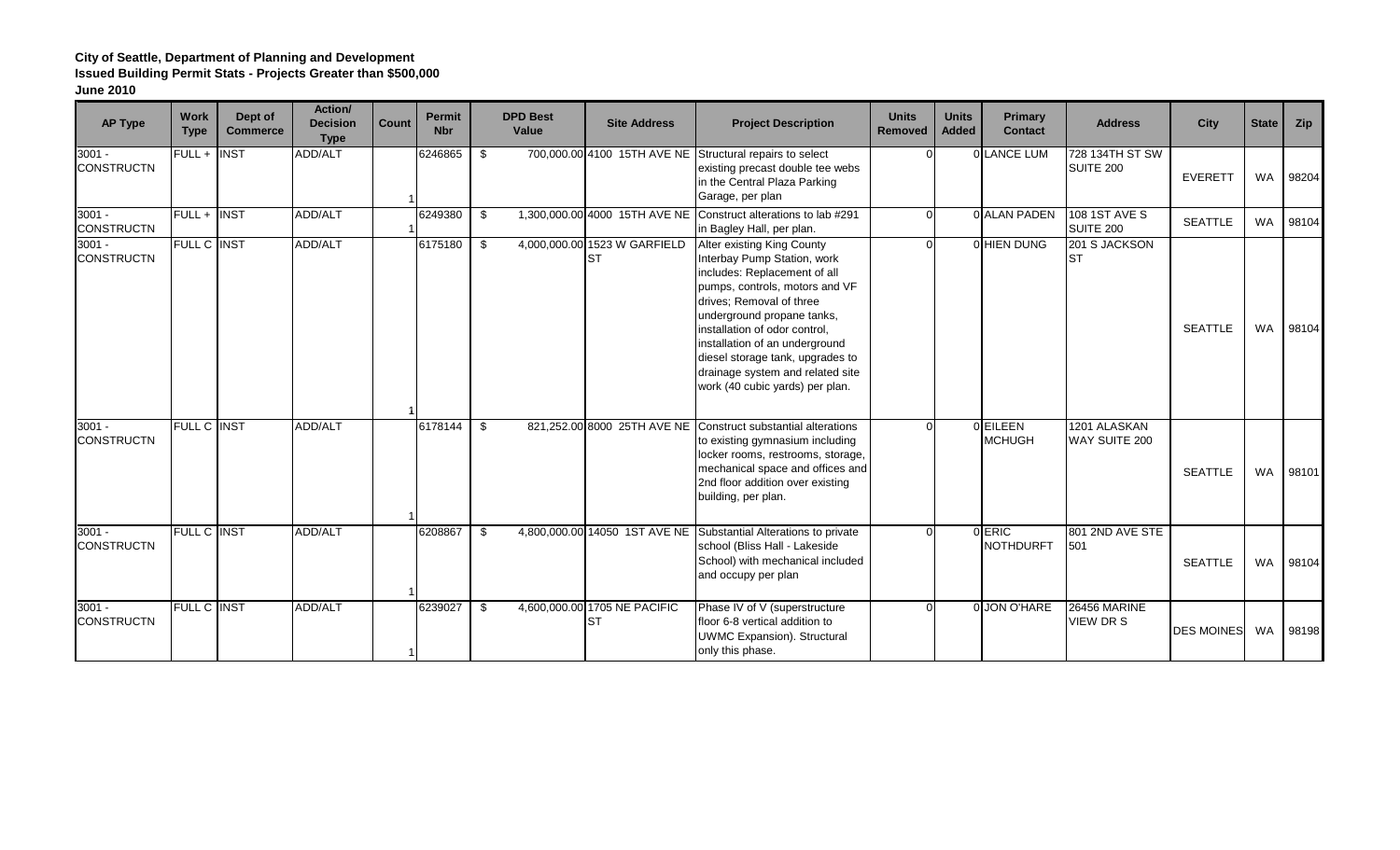# **City of Seattle, Department of Planning and Development**

**Issued Building Permit Stats - Projects Greater than \$500,000**

| <b>AP Type</b>                     | <b>Work</b><br><b>Type</b> | Dept of<br><b>Commerce</b> | Action/<br><b>Decision</b><br><b>Type</b> | <b>Count</b> | <b>Permit</b><br><b>Nbr</b> |     | <b>DPD Best</b><br>Value | <b>Site Address</b>                    | <b>Project Description</b>                                                                                                                                                                                   | <b>Units</b><br><b>Removed</b> | <b>Units</b><br><b>Added</b> | Primary<br><b>Contact</b>             | <b>Address</b>                                    | <b>City</b>       | <b>State</b> | Zip   |
|------------------------------------|----------------------------|----------------------------|-------------------------------------------|--------------|-----------------------------|-----|--------------------------|----------------------------------------|--------------------------------------------------------------------------------------------------------------------------------------------------------------------------------------------------------------|--------------------------------|------------------------------|---------------------------------------|---------------------------------------------------|-------------------|--------------|-------|
| $3001 -$<br><b>CONSTRUCTN</b>      | FULL C INST                |                            | ADD/ALT                                   |              | 6251057                     | \$  | 2,900,000.00 4001 EAST   | <b>STEVENS WAY NE</b>                  | Substantial alterations to existing<br>University of Washington Husky<br>Union Building (UW HUB)<br>demolition only no new<br>construction this permit                                                       |                                |                              | 0 JODI<br>PATTERSON-<br><b>O'HARE</b> | 26456 MARINE<br>VIEW DR S                         | <b>DES MOINES</b> | <b>WA</b>    | 98198 |
| <b>COMMERCIAL ADD ALT</b>          |                            |                            |                                           | 14           |                             |     | \$50,743,456.00          |                                        |                                                                                                                                                                                                              | $\mathbf{0}$                   | ΩI                           |                                       |                                                   |                   |              |       |
| 3003 - BLANKET FULL C CMRCL        |                            |                            | <b>CHILD</b>                              |              | 6248626                     | \$  |                          | 750,000.00 1730 MINOR AVE              | Blanket Permit for interior non-<br>structural alterations. Floors 19<br>and 20 for CRAB.                                                                                                                    |                                |                              |                                       | SOON VELLEK 601 198TH AVE NE<br><b>SUITE 2250</b> | <b>BELLEVUE</b>   | <b>WA</b>    | 98004 |
| <b>BLANKET TENNANT IMPROVEMENT</b> |                            |                            |                                           |              |                             | \$  | 750,000.00               |                                        |                                                                                                                                                                                                              | $\mathbf{0}$                   | 0l                           |                                       |                                                   |                   |              |       |
| $1004 -$<br><b>MECHANICAL</b>      |                            | FULL C CMRCL               | <b>MECHANICAL</b>                         |              | 6244316                     | -\$ |                          | 1,000,000.00 2001 8TH AVE              | Installing HVAC unit, and some<br>rooftop units at existing<br>commercial building                                                                                                                           |                                |                              | <b>JANA</b><br><b>BURBANK</b>         | 1221 2ND AV N                                     | <b>KENT</b>       | <b>WA</b>    | 98032 |
| $1004 -$<br><b>MECHANICAL</b>      |                            | FULL C CMRCL               | <b>MECHANICAL</b>                         |              | 6249424                     | \$  |                          | 644,108.00 1100 2ND AVE                | Installing 1200 gpm cooling tower<br>needed for energy economization<br>per plan                                                                                                                             |                                |                              | <b>KEVIN ALMON</b>                    | 13106 SE 240TH<br><b>ST</b>                       | <b>KENT</b>       | <b>WA</b>    | 98032 |
| <b>MECHANICAL</b>                  |                            |                            |                                           |              |                             |     | \$1,644,108.00           |                                        |                                                                                                                                                                                                              | 0l                             | nI                           |                                       |                                                   |                   |              |       |
| $3001 -$<br><b>CONSTRUCTN</b>      |                            | FULL C CMRCL               | <b>NEW</b>                                |              | 6163999                     | \$  |                          | 1,639,326.00 1248 S KING ST            | Establish use as and construct<br>retail office building and occupy<br>per plan.                                                                                                                             |                                |                              | 0 PAUL WU                             | 8817 NE 116TH PL                                  | <b>KIRKLAND</b>   | <b>WA</b>    | 98034 |
| $3001 -$<br><b>CONSTRUCTN</b>      |                            | FULL C CMRCL               | <b>NEW</b>                                |              | 6224506                     | \$  |                          | 1,148,734.00 1920 N 34TH ST            | Establish Office and construct<br>new office building and occupy<br>per plans                                                                                                                                | $\Omega$                       |                              | 0 RICHARD<br>LAWSON                   | 7065 NE 163RD ST                                  | <b>KENMORE</b>    | <b>WA</b>    | 98028 |
| <b>NEW COMMERCIAL</b>              |                            |                            |                                           |              |                             |     | \$2,788,060.00           |                                        |                                                                                                                                                                                                              | $\mathbf{0}$                   | 0                            |                                       |                                                   |                   |              |       |
| $3001 -$<br><b>CONSTRUCTN</b>      |                            | FULL C CMRCL               | <b>NEW</b>                                |              | 6176994                     | \$  |                          | 1,806,283.00 2310 CALIFORNIA<br>AVE SW | 10/21/2009 HUD. PROJECT<br><b>EXTENSION GRANTED.</b><br>SUBJECT TO CANCELLATION<br>AFTER 06/06/2010. Construct a<br>mixed use condominium building<br>over retail and parking garage and<br>occupy per plan. |                                |                              | 12 BOYD<br><b>PICKRELL</b>            | 4302 SW ALASKA<br>ST SUITE 200                    | <b>SEATTLE</b>    | <b>WA</b>    | 98116 |
| $3001 -$<br><b>CONSTRUCTN</b>      | FULL C MF                  |                            | <b>NEW</b>                                |              | 6102217                     | \$  |                          | 558,798.00 3944 27TH AVE S             | Const new 3 story, 4-unit<br>townhouse (west building) with<br>attached garages per plans.<br>(review and processing for 2 A/P's<br>under 6102217)                                                           |                                |                              | 4 JOSH<br><b>KLAKRING</b>             | 2312 EASTLAKE<br><b>AVENUE E</b>                  | <b>SEATTLE</b>    | <b>WA</b>    | 98102 |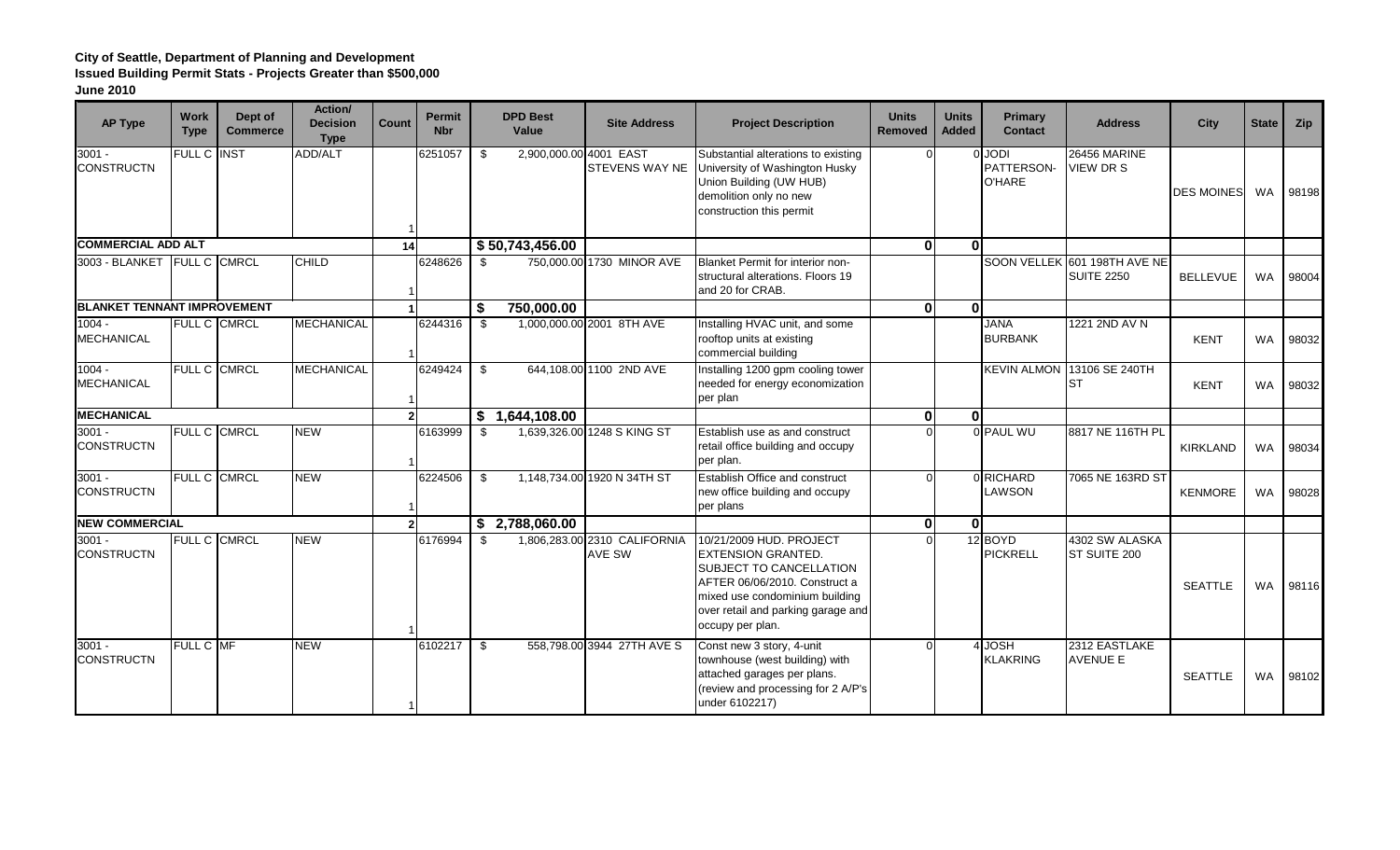#### **City of Seattle, Department of Planning and Development Issued Building Permit Stats - Projects Greater than \$500,000**

| <b>AP Type</b>                | <b>Work</b><br><b>Type</b> | Dept of<br><b>Commerce</b> | Action/<br><b>Decision</b><br><b>Type</b> | Count | <b>Permit</b><br><b>Nbr</b> | <b>DPD Best</b><br>Value | <b>Site Address</b>                      | <b>Project Description</b>                                                                                                                                                                                                                         | <b>Units</b><br><b>Removed</b> | <b>Units</b><br><b>Added</b> | Primary<br><b>Contact</b>                                 | <b>Address</b>                  | City           | <b>State</b> | Zip   |
|-------------------------------|----------------------------|----------------------------|-------------------------------------------|-------|-----------------------------|--------------------------|------------------------------------------|----------------------------------------------------------------------------------------------------------------------------------------------------------------------------------------------------------------------------------------------------|--------------------------------|------------------------------|-----------------------------------------------------------|---------------------------------|----------------|--------------|-------|
| $3001 -$<br><b>CONSTRUCTN</b> | FULL C MF                  |                            | <b>NEW</b>                                |       | 6108055                     | \$                       | 560,988.00 3910 27TH AVE S               | Construct Associate, Establish<br>use for townhouses, construct<br>new 4-unit townhouse structure<br>with attached garages (west<br>bldg), (Review and Processing of 2<br>A/P's under 6102215.), per plans.                                        |                                |                              | <b>ANDREW</b><br><b>NOVION</b>                            | 7806 LAKE CITY<br>WAY NE        | <b>SEATTLE</b> | WA           | 98115 |
| $3001 -$<br><b>CONSTRUCTN</b> | FULL C MF                  |                            | <b>NEW</b>                                |       | 6108879                     | \$                       | 556,273.00 2664 S ANDOVER<br>ST          | <b>Construct Associate 4-plex</b><br>Townhouse (Review + Processing<br>2 APs under primary #6102210).                                                                                                                                              | $\Omega$                       |                              | <b>ANDREW</b><br><b>NOVION</b>                            | 7806 LAKE CITY<br><b>WAY NE</b> | <b>SEATTLE</b> | <b>WA</b>    | 98115 |
| $3001 -$<br><b>CONSTRUCTN</b> | FULL C MF                  |                            | <b>NEW</b>                                |       | 6184201                     | s,                       | 593,838.00 40 FLORENTIA ST               | Establish use and construct three<br>unit townhomes with attached<br>private garages and two additional<br>parking spaces for existing single<br>family residences on site, per<br>plan.                                                           | $\Omega$                       |                              | 3 RANDALL<br><b>SPAAN</b>                                 | 333 LAKESIDE AV<br>IS           | <b>SEATTLE</b> | <b>WA</b>    | 98144 |
| $3001 -$<br><b>CONSTRUCTN</b> | FULL C MF                  |                            | <b>NEW</b>                                |       | 6188144                     | \$                       | 1,660,873.00 222 W HIGHLAND<br><b>DR</b> | 5/12/2009 HUD. EXTENSION<br><b>GRANTED. SUBJECT TO</b><br><b>CANCELLATION AFTER</b><br>9/26/2010. Establish use as<br>townhouses, construct 3-unit<br>townhouses with attached<br>garages and occupy per plan                                      | $\Omega$                       |                              | <b>JOESPH</b><br><b>GREIF</b><br>ARCITECTS,<br><b>AIA</b> | 921 NE BOAT ST                  | <b>SEATTLE</b> | WA           | 98105 |
| $3001 -$<br><b>CONSTRUCTN</b> | FULL C MF                  |                            | <b>NEW</b>                                |       | 6236770                     | \$                       | 797,318.00 3012 S GENESEE<br>ST          | Construct 6 Unit Bldg B Block 44,<br>and occupy, per plan(Construction<br>of 19 townhouse and apartment<br>dwelling units with 13 at grade & 7<br>under structure accessory parking<br>spaces. Review and processing<br>for 5 APs under #6235287). | $\Omega$                       |                              | 6 TOM<br><b>JOHNSON</b>                                   | 204 FIRST<br><b>AVENUE S</b>    | <b>SEATTLE</b> | WA           | 98104 |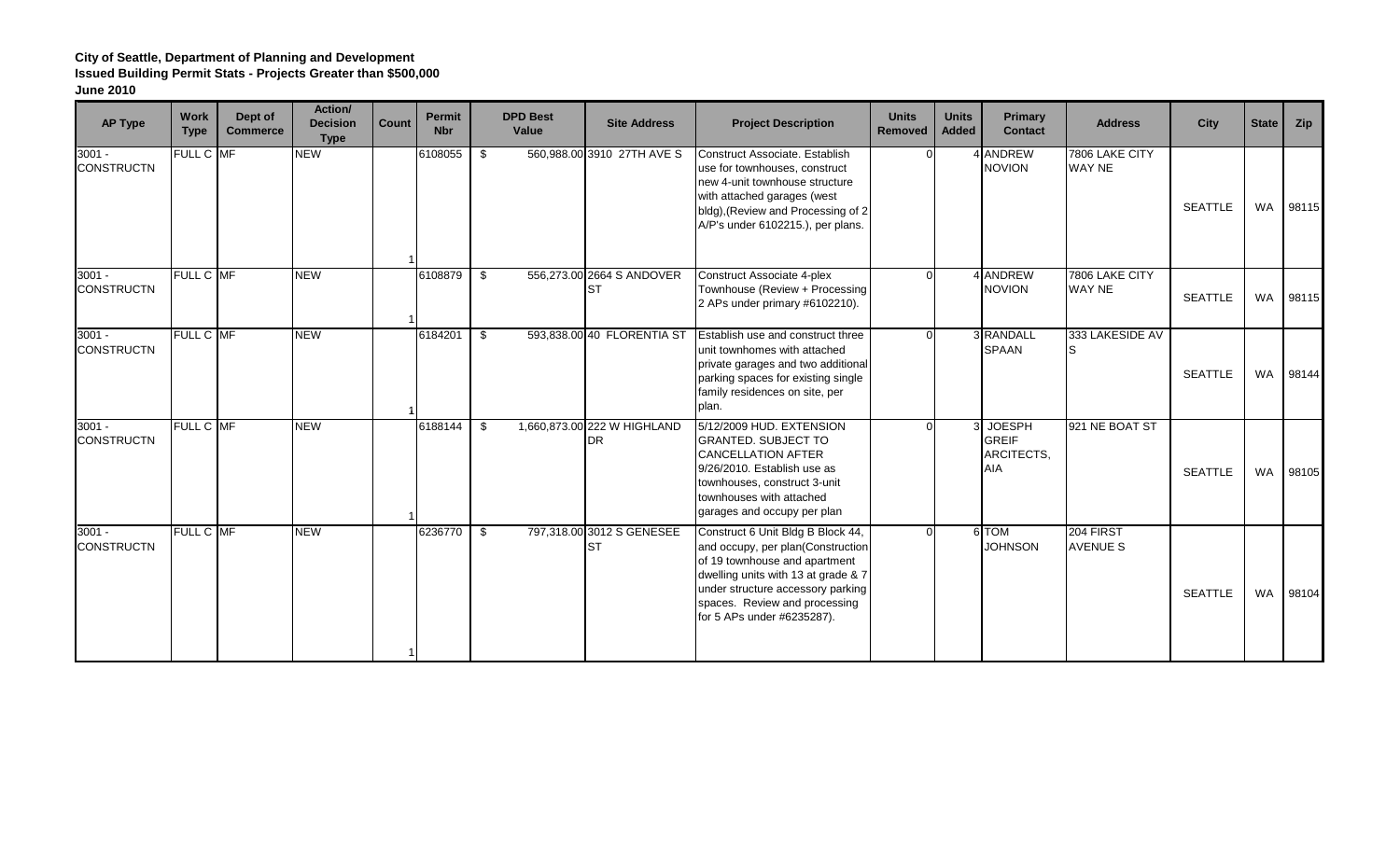## **City of Seattle, Department of Planning and Development Issued Building Permit Stats - Projects Greater than \$500,000 June 2010**

| <b>AP Type</b>                | <b>Work</b><br><b>Type</b> | Dept of<br><b>Commerce</b> | Action/<br><b>Decision</b><br><b>Type</b> | Count | <b>Permit</b><br><b>Nbr</b> | <b>DPD Best</b><br>Value | <b>Site Address</b>                    | <b>Project Description</b>                                                                                                                                                                                                                             | <b>Units</b><br>Removed | <b>Units</b><br><b>Added</b> | Primary<br><b>Contact</b> | <b>Address</b>               | <b>City</b>    | <b>State</b> | Zip   |
|-------------------------------|----------------------------|----------------------------|-------------------------------------------|-------|-----------------------------|--------------------------|----------------------------------------|--------------------------------------------------------------------------------------------------------------------------------------------------------------------------------------------------------------------------------------------------------|-------------------------|------------------------------|---------------------------|------------------------------|----------------|--------------|-------|
| $3001 -$<br><b>CONSTRUCTN</b> | FULL C MF                  |                            | <b>NEW</b>                                |       | 6236773                     | \$                       | 511,227.00 3001 S NEVADA ST            | Construct 4 Unit, Bldg E Block 44,<br>and occupy per plan(Construction<br>of 19 townhouse and apartment<br>dwelling units with 13 at grade & 7<br>under structre accessory parking<br>spaces. Review and processing<br>for 5 APs under #6235287).      |                         |                              | 4 TOM<br><b>JOHNSON</b>   | 204 FIRST<br><b>AVENUE S</b> | <b>SEATTLE</b> | <b>WA</b>    | 98104 |
| $3001 -$<br><b>CONSTRUCTN</b> | <b>FULL C MF</b>           |                            | NEW                                       |       | 6236781                     | \$                       | 546,084.00 3060 S GENESEE<br><b>ST</b> | Construct 4 Unit Bldg B - Block<br>45, and occupy per plan<br>(Construction of 9 townhouse and<br>apartment dwelling units with 4 at<br>grade & 6 under structre<br>accessory parking spaces.<br>Review and processing for 4 AP's<br>under #6235290).4 |                         |                              | 4 TOM<br><b>JOHNSON</b>   | 204 FIRST<br><b>AVENUE S</b> | <b>SEATTLE</b> | <b>WA</b>    | 98104 |
| $3001 -$<br><b>CONSTRUCTN</b> | FULL C MF                  |                            | <b>NEW</b>                                |       | 6243307                     | \$                       |                                        | 742,004.00 3072 S OREGON ST Construct 10 residential buildings<br>for 28 total units and attached<br>garages. (Construct five unit<br>townhouse, per plan. Review and<br>routing done under AP<br>#6238975).                                           |                         |                              | 5 TOM<br><b>JOHNSON</b>   | 204 FIRST<br><b>AVENUE S</b> | <b>SEATTLE</b> | <b>WA</b>    | 98104 |
| $3001 -$<br><b>CONSTRUCTN</b> | FULL C MF                  |                            | <b>NEW</b>                                |       | 6243308                     | \$                       | 864,410.00 3060 S OREGON ST            | Construct 10 residential buildings<br>for 28 total units and attached<br>garages. (Construct five unit<br>townhouse, per plan. Review and<br>routing done under AP<br>#6238975).                                                                       |                         |                              | 5 TOM<br><b>JOHNSON</b>   | 204 FIRST<br><b>AVENUE S</b> | <b>SEATTLE</b> | WA           | 98104 |
| $3001 -$<br><b>CONSTRUCTN</b> | FULL C MF                  |                            | <b>NEW</b>                                |       | 6243311                     | \$                       | 632,975.00 3061 S GENESEE<br>ST        | Construct 10 residential buildings<br>for 28 total units and attached<br>garages. (Construct four unit<br>townhouse per plan. Review and<br>routing done under AP<br>#6238975).                                                                        |                         |                              | 4 TOM<br><b>JOHNSON</b>   | 204 FIRST<br><b>AVENUE S</b> | <b>SEATTLE</b> | <b>WA</b>    | 98104 |